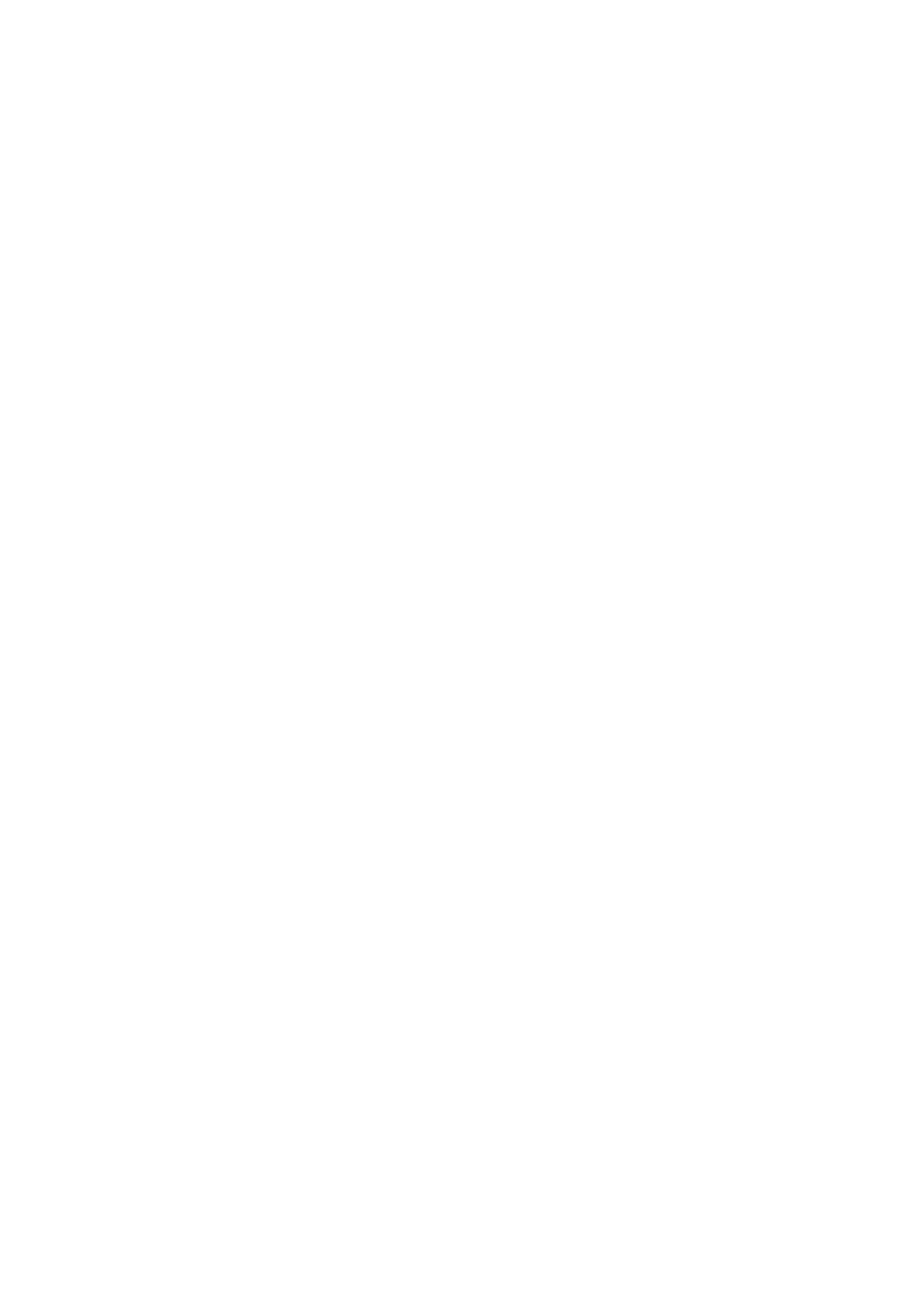*I certify that this public bill, which originated in the Legislative Assembly, has finally passed the Legislative Council and the Legislative Assembly of New South Wales.*

> *Clerk of the Legislative Assembly. Legislative Assembly, Sydney, , 2013*



New South Wales

## **Marine Parks Amendment (Moratorium) Bill 2013**

Act No , 2013

An Act to amend the *Marine Parks Act 1997* with respect to zoning plans and sanctuary zones in marine parks.

*I have examined this bill and find it to correspond in all respects with the bill as finally passed by both Houses.*

*Assistant Speaker of the Legislative Assembly.*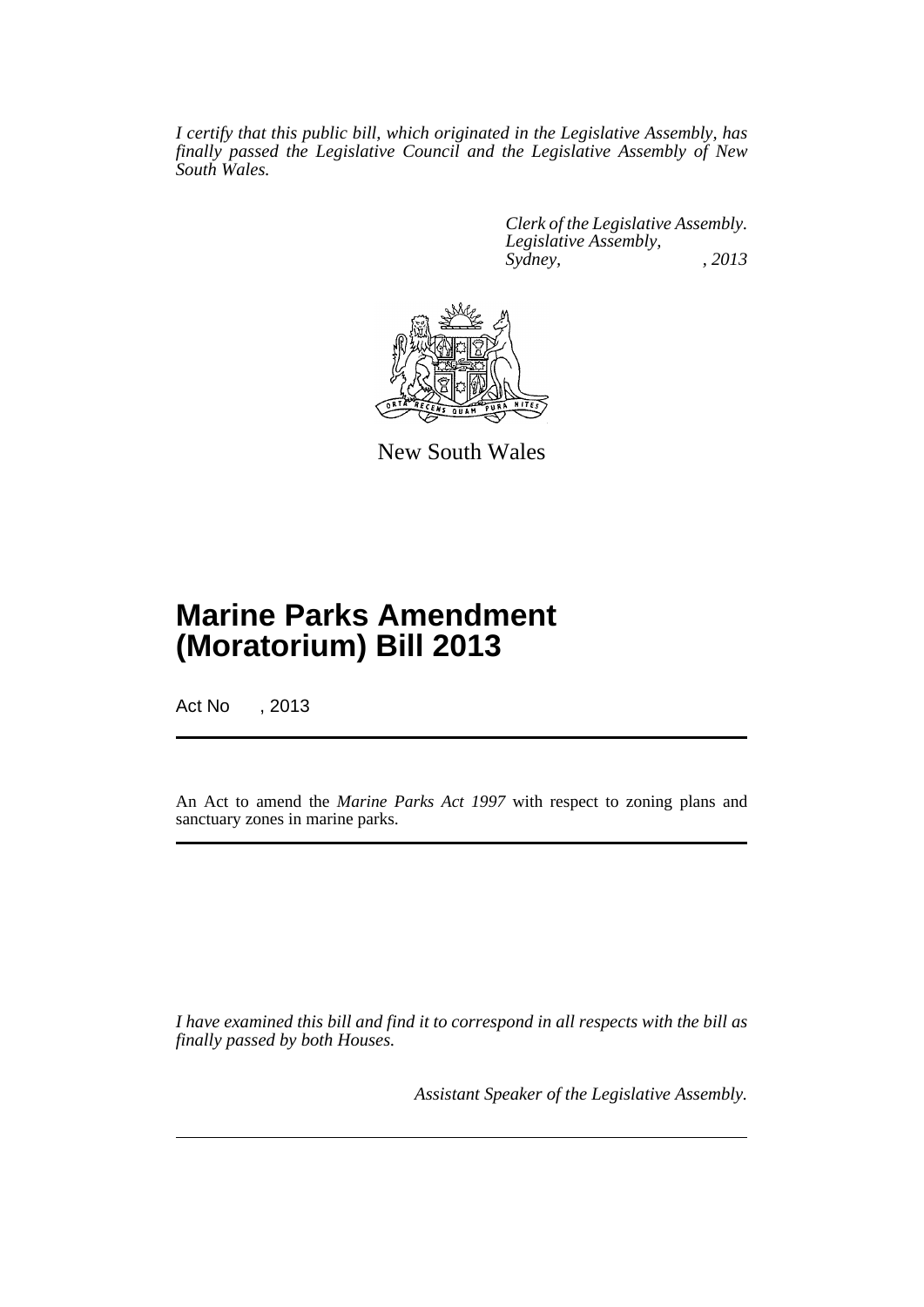#### <span id="page-3-0"></span>**The Legislature of New South Wales enacts:**

#### **1 Name of Act**

This Act is the *Marine Parks Amendment (Moratorium) Act 2013*.

#### <span id="page-3-1"></span>**2 Commencement**

This Act commences on the date of assent to this Act.